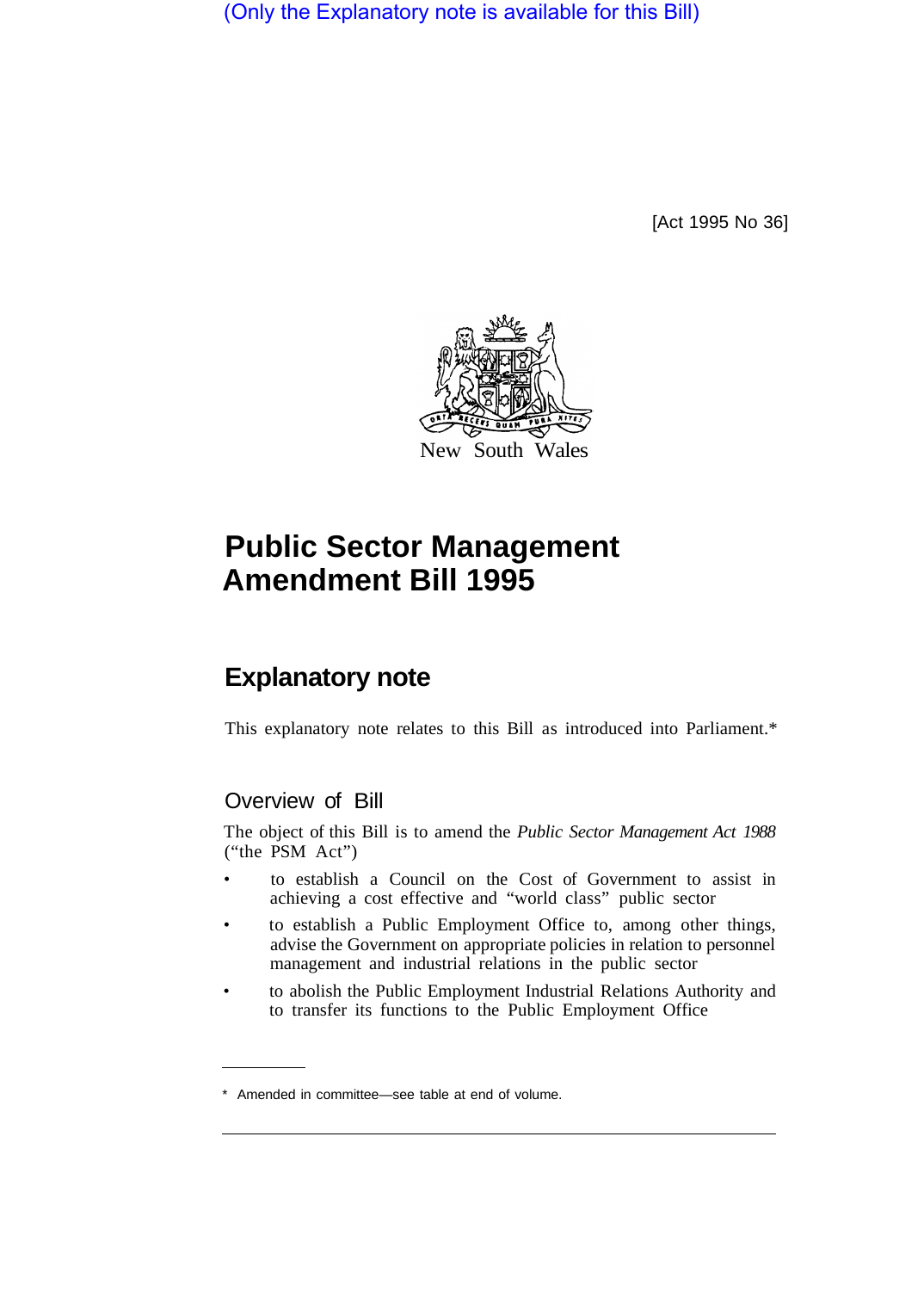Explanatory note

- to abolish the "right of return" to the public sector that is currently available to public sector executives who come from positions in the public sector (but without affecting the rights of executives who have currently elected the right of return)
- to decrease from 1 year to 38 weeks the maximum period for which compensation is payable under provisions of the PSM Act dealing with the compensation entitlements of public sector executives who have been removed from their positions
- to remove the distinction between Administrative Offices and **Departments**
- to provide for the position of head of certain Departments (and current Administrative Offices) to become positions in the Public Service, to reflect the nature of the Departments and offices involved
- to simplify and transfer to the PSM Act provisions for the creation, abolition and change of name of Departments and for the making of certain administrative changes by Governor's order
- to formalise the practice of creating eligibility lists that remain current for the purpose of the filling of Public Service positions for 6 months
- to provide that employees who move between public sector employers retain their entitlements as to annual leave, sick leave, maternity leave etc and to otherwise ensure the mobility of public sector employees
- to enact consequential savings and transitional provisions.

The amendments to the *PSM Act* are contained in Schedules 1 to 5 and are described in more detail below. The Bill also contains consequential amendments to other Acts.

#### **Establishment of a Council on the Cost of Government (Schedule 1)**

A Council on the Cost of Government is established to review and advise on management and operational effectiveness and efficiency in the public sector. The functions of the Council are set out in Schedule 1 (2) (proposed section 45). The Council is to exercise its functions with a view to achieving a cost effective and "world class" public sector. The Council is to consist of 7 members, being 3 Department Heads and 4 persons appointed from the private sector. Schedule 1 (4) contains provisions relating to members of the Council and the procedure of the Council. For the purpose of the exercise of its functions, the Council may require Departments and declared authorities to provide information and may request the Auditor-General to provide information. The Council is required to make an annual report. The Council is to be dissolved 3 years after it is established.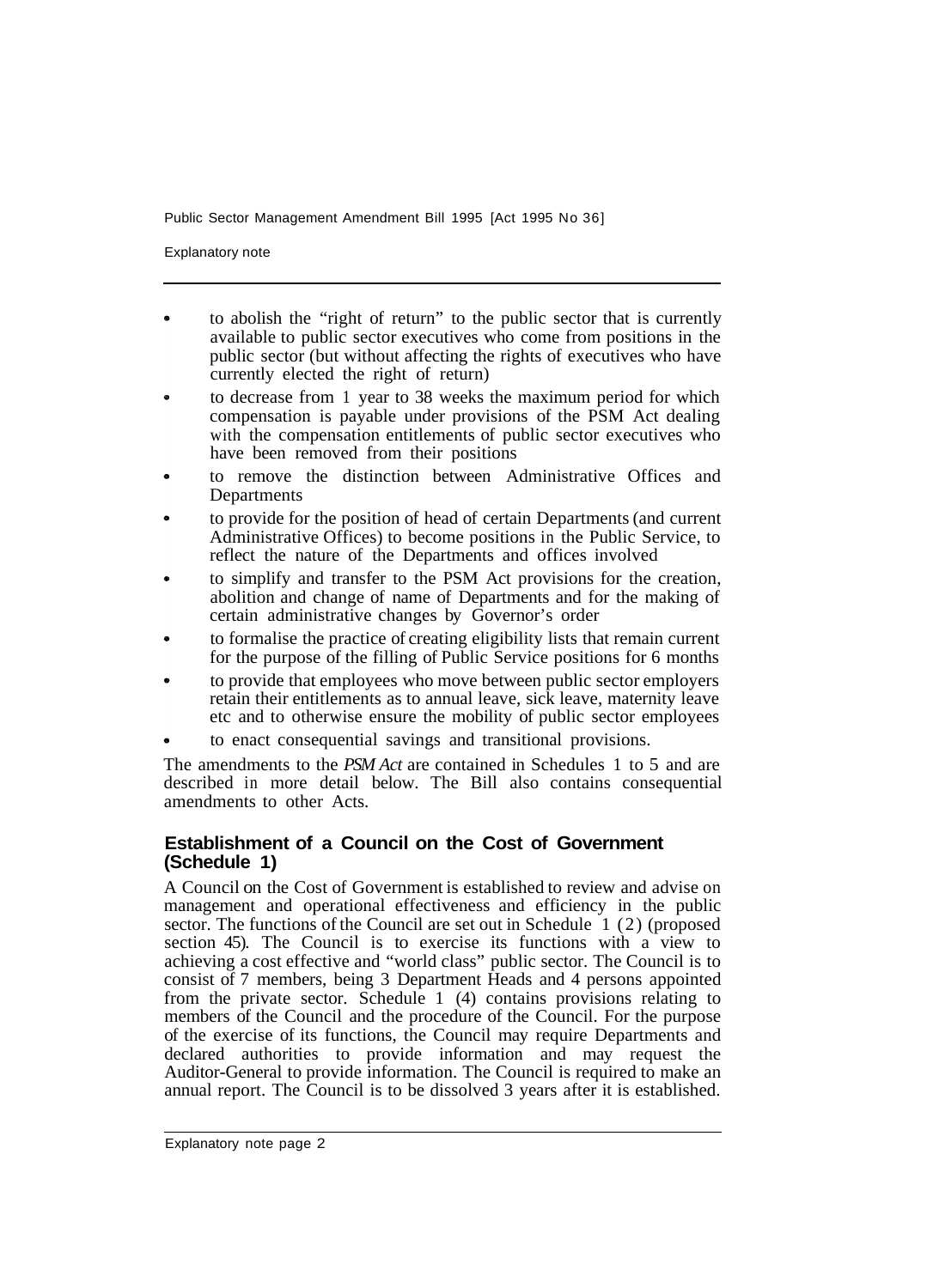Explanatory note

#### **Establishment of Public Employment Office and abolition of Public Employment Industrial Relations Authority (Schedule 2)**

The Public Employment Office is established to advise the Government on policies in relation to personnel management and industrial relations in the public sector. The principal functions of the Office are set out in Schedule 2 (10) (proposed section 49D). The Office will be a body corporate representing the Crown. The affairs of the Office are to be managed by a Commissioner for Public Employment. The Office is subject to the control and direction of the Minister, except in relation to the exercise of some of its industrial relations functions (proposed section 49C).

Certain functions of the Minister under the Act relating to the review of management practices and personnel policies in the public sector are transferred either to the Public Employment Office or to the Council on the Cost of Government. The Minister's discretion to waive the requirement to advertise a vacant Public Service position is transferred to the Public Employment Office.

The Public Employment Industrial Relations Authority ("PEIRA") is abolished. Most of PEIRA's functions are transferred to the Public Employment Office. However, the requirements that PEIRA's approval be obtained before a staff member is appointed without a probationary period and before staff (including excess staff or staff in receipt of an excessive salary) are transferred to another Department are removed.

#### **Amendments relating to public sector executives (Schedule 3)**

The amendments remove the right of executive officers to elect to retain a "right of return" to the public sector if they are not re-appointed to an executive position. (See Schedule 3 (1))

The amendments reduce the maximum amount of compensation that can be awarded by the Statutory and Other Offices Remuneration Tribunal to an executive officer who is removed from office or is not re-appointed to an amount equal to the person's remuneration package for the period of 38 weeks (at present the maximum is 1 year's remuneration). (See Schedule 3 (2)) The same maximum will apply to statutory office holders who are removed from office and are not entitled to be engaged in the public sector. (See Schedule 3 (3))

Parallel amendments are made to the *Police Service Act 1990* for Police Service executive officers. (See Schedule 6)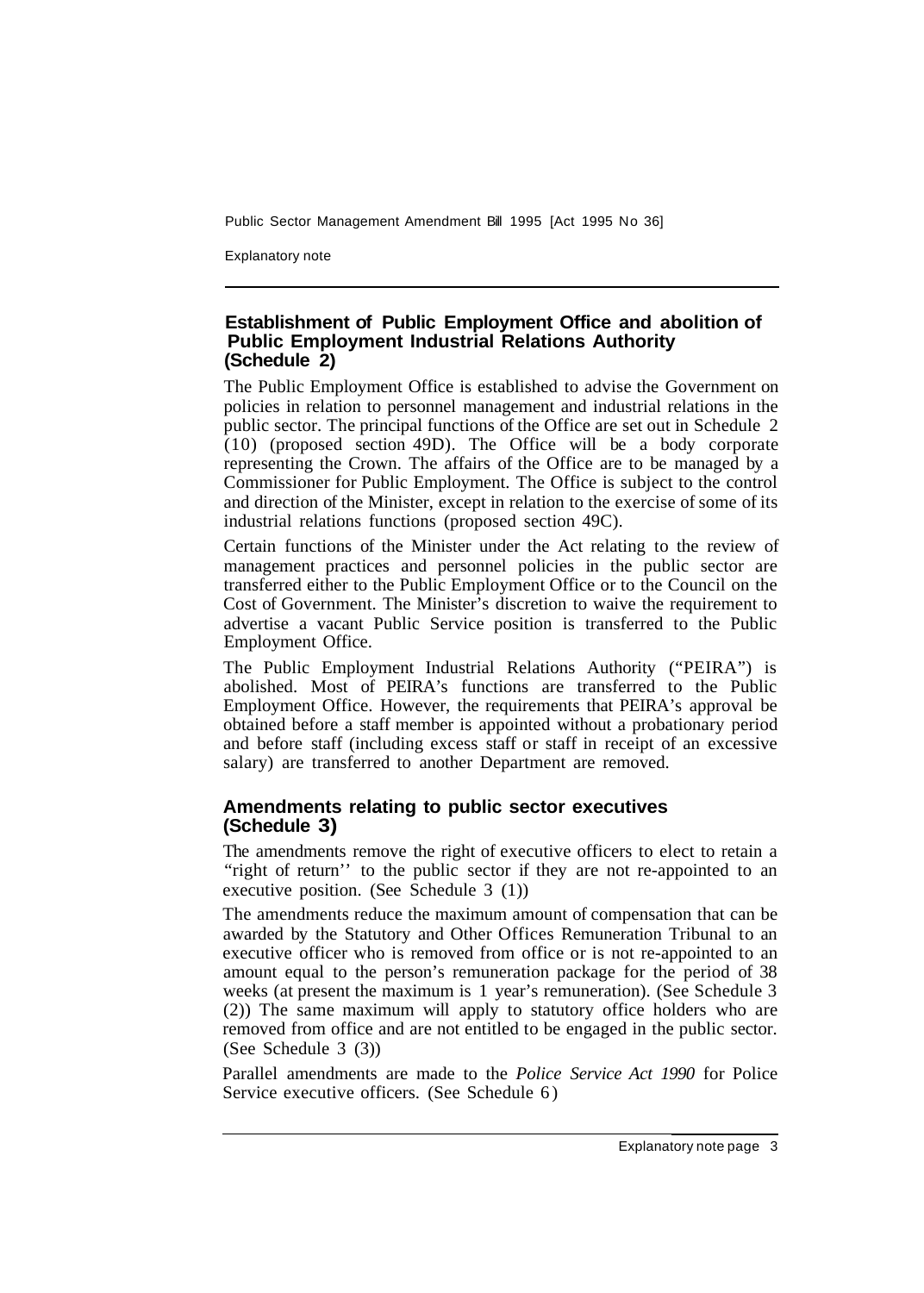Explanatory note

## **Administrative changes (Schedule 4, and see also clauses 4 and 5)**

The organisations now known under the Act as "Administrative Offices" will be called "Departments". Consequential changes are made to a number of provisions of the Act to reflect the change of terminology.

The *Administrative Changes Act 1976* and section 49 of the *Constitution Act 1902* (which provides for the creation and abolition of Departments) are repealed and their provisions are simplified and incorporated in the *PSM Act.* 

Some Department Head positions that are currently not Public Service positions (such as the Director of Planning) are transferred to the Public Service to reflect the public service character of the positions. Schedule 6 contains consequential amendments to other Acts to reflect these changes. Schedule 5 (8) enacts savings and transitional provisions for these amendments (see proposed clause 38).

#### **Mobility of leave entitlements and miscellaneous amendments (Schedule 5)**

The amendment made by Schedule 5 (1) formalises eligibility lists whereby applicants for a public service position are listed in order of merit and subsequently offered a position without further interview. Eligibility lists will remain current for 6 months after the initial position is advertised. An eligibility list will be able to be used to fill not only the position for which it was created but also any other position that is substantially the same as the original position.

The amendments made by Schedule 5 (2) and (6) provide for the transfer of entitlements to accrued recreation and sick leave, and entitlements to maternity leave and other leave, of employees who move between public sector employers (including the Public Service, the Education Teaching Service, the Police Service, area health services and statutory authorities). They also make it clear that the *Transferred Officers Extended Leave Act 1961* (which provides for mobility of long service leave entitlements) applies to employees who move between such services. The amendments formalise administrative arrangements that have been in place since 3 May 1993 by direction of the Premier. Employees who moved between public sector employers before these arrangements were in place and, as a result, forfeited accrued sick leave may, at the discretion of their current employer, access that forfeited sick leave.